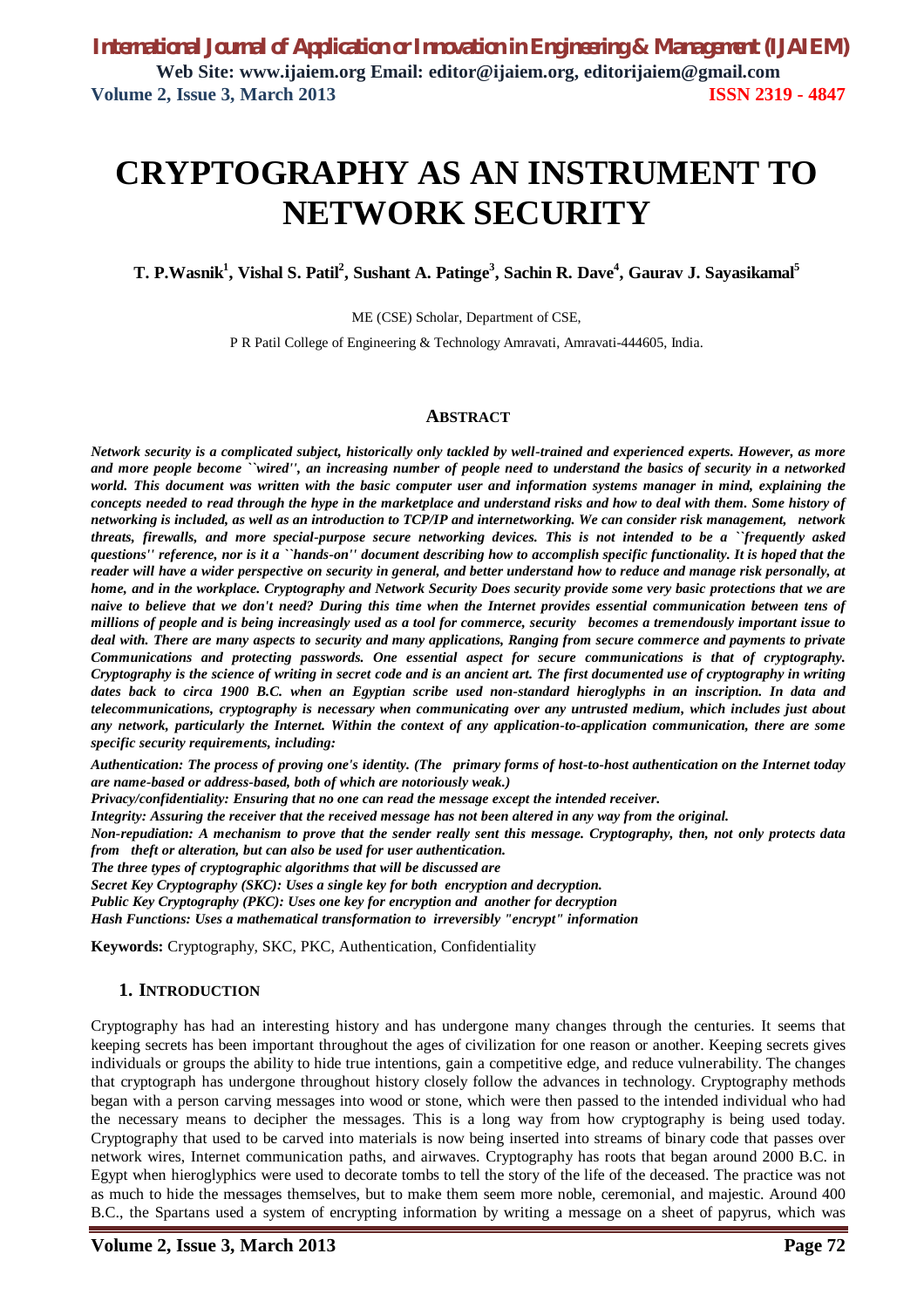wrapped around a staff. The message was only readable if it was around the correct staff, which allowed the letters to properly match up. This is referred to as the scytale cipher when the papyrus was removed from the staff; the writing appeared as just a bunch of random characters.

In the past, messengers were used as the transmission mechanism, and encryption helped protect the message in case the messenger was captured. Today, the transmission mechanism has changed from human beings to packets carrying 0's and 1's passing through network cables or open airwaves. The messages are still encrypted in case an intruder captures the transmission mechanism (the packets) as they travel along their paths.

As computers came to be, the possibilities for encryption methods and devices advanced, and cryptography efforts expanded exponentially. This era brought unprecedented opportunity for cryptographic designers and encryption techniques. The most well-known and successful project was Lucifer, which was developed at IBM. Lucifer introduced complex mathematical equations and functions that were later adopted and modified by the U.S. National Security Agency (NSA) to come up with the U.S. Data Encryption Standard (DES). DES has been adopted as a federal government standard, is used worldwide for financial transactions, and is imbedded into numerous commercial applications. DES has had a rich history in computer-oriented encryption and has been in use for over 20 years. Cryptography has had its days in the political limelight with governments enforcing transborder restrictions and hindering the use of cryptography in certain sectors by imposing export regulations. Law enforcement developed their own encryption chip, the Clipper Chip, to decipher communication that had to do with suspected criminal activity and drug movements, which has raised many questions about the public's privacy versus the government's right to eavesdrop. A majority of the protocols developed at the dawn of the computing age have had upgraded to include cryptography to add necessary layers of protection. Encryption is used in hardware devices and software to protect data, banking transactions, corporate extranets, e-mail, Web transactions, wireless communication, storing of confidential information, faxes, and phone calls.

### **2. DEFINITION**

Encryption is a method of transforming original data, called *plaintext* or *cleartext*, into a form that appears to be random and unreadable, which is called *ciphertext*. Plaintext is either in a form that can be understood by a person (a document) or by a computer (executable code). Once it is not transformed into ciphertext, human nor can machine properly process it until it is decrypted. This enables the transmission of confidential information over insecure channels without unauthorized disclosure. When data is stored on a computer, it is usually protected by logical and physical access controls.



#### **Figure 1**

A system that provides encryption and decryption is referred to as a *cryptosystem* and can be created through hardware components or program code in an application. The cryptosystem uses an encryption algorithm, which determines how simple or complex the process will be. Most algorithms are complex mathematical formulas that are applied in a specific sequence to the plaintext. Most encryption methods use a secret value called a key usually a long string of bits, which works with the algorithm to encrypt and decrypt the text.



**Figure 2**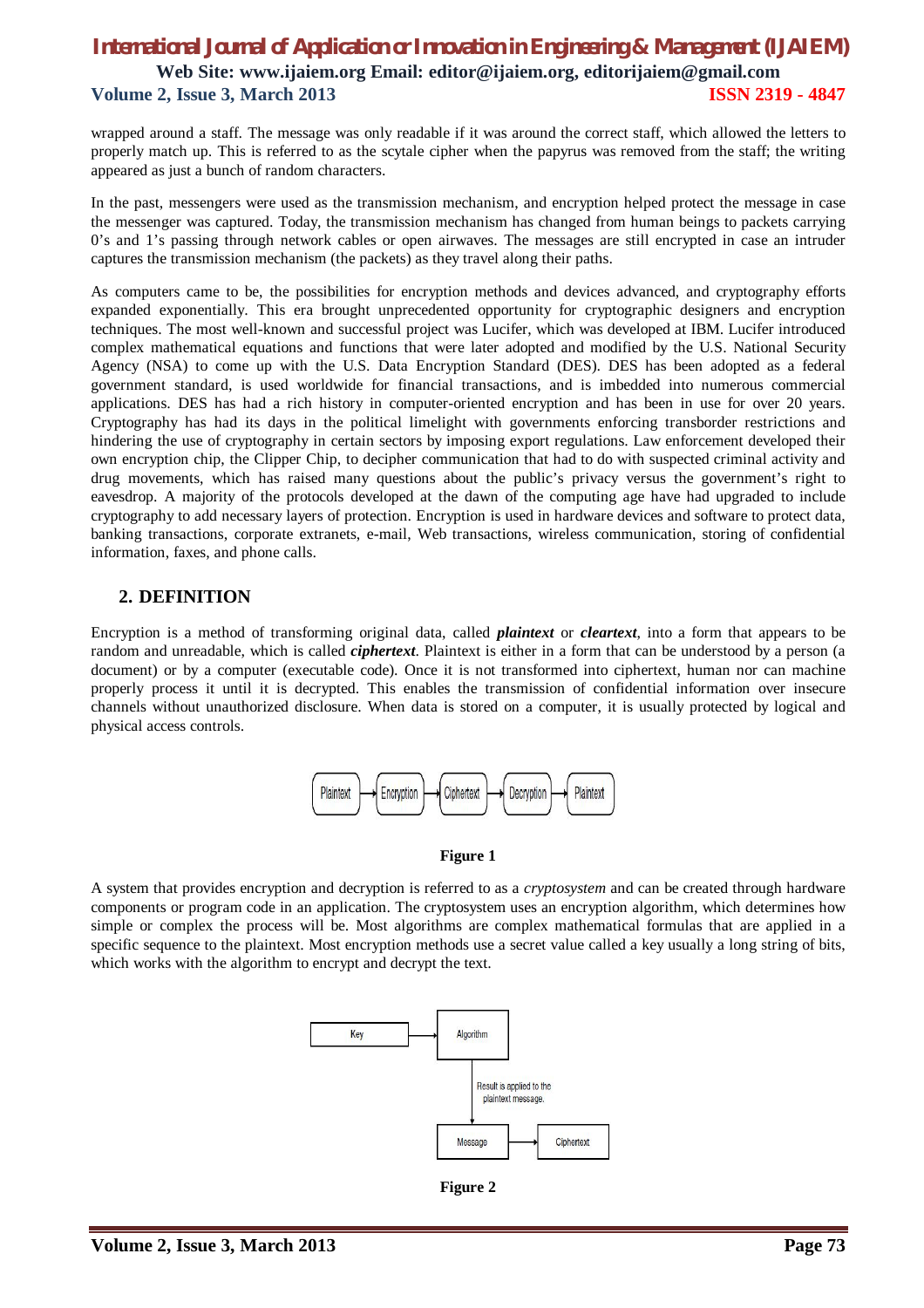The algorithm, the set of mathematical rules, dictates how enciphering and deciphering take place. Many algorithms are publicly known and are not the secret part of the encryption process. The way that encryption algorithms work can be kept secret from the public, but many of them are publicly known and well understood. If the internal mechanisms of the algorithm are not a secret, then something must be. The secret piece of using a well-known encryption algorithm is the key. The key can be any value that is made up of a large sequence of random bits. Is it just any random number of bits crammed together. An algorithm contains a keyspace, which is a range of values that can be used to construct a key. The key is made up of random values within the keyspace range. The larger the keyspace, the more available values can be used to represent different keys, and the more random the keys are, the harder it is for intruders to figure them out. A large keyspace allows for more possible keys. The encryption algorithm should use the entire keyspace and choose the values to make up the keys as random as possible. If a smaller keyspace were used, there would be fewer values to choose from when forming a key, this would increase an attacker's chance of figuring out the key value and deciphering the protected information.

If an eavesdropper captures a message as it passes between two people, she can view the message, but it appears in its encrypted form and is therefore unusable. Even if this attacker knows the algorithm that the two people are using to encrypt and decrypt their information, without the key, this information remains useless to the eavesdropper.

### **3. THE PURPOSE OF CRYPTOGRAPHY**

The main use of cryptography is to provide the following as mentioned earlier.

- (1) privacy or confidentiality
- (2) data integrity
- (3) authentication and
- (4) non-repudiation.
- 1. *Confidentiality* is a service used to keep the content of information from all but those authorized to posses it. Secrecy is a term synonymous with confidentiality and privacy. There are numerous approaches to providing confidentiality, ranging from physical protection to mathematical algorithms which render data unintelligible.
- 2. *Data integrity* is a service which addresses the unauthorized alteration of data. To assure data integrity, one must have the ability to detect data manipulation by unauthorized parties. Data manipulation includes such things as insertion, deletion, and substitution.
- 3. *Authentication* is a service related to identification. This function applies to both entities and information itself. Two parties entering into a communication should identify each other. Information delivered over a channel should be authenticated as to origin, date of origin, data content, time sent, etc. For these reasons this aspect of cryptography is usually subdivided into two major classes: entity-authentication and data-origin authentication. Data origin authentication implicitly provides data integrity.
- 4. *Non-repudiation* is a service which prevents an entity from denying previous commitments or actions. When disputes arise due to an entity denying that certain actions were taken, a means to resolve the situation is necessary.

Cryptography, then, not only protects data from theft or alteration, but can also be used for user authentication. There are, in general, three types of cryptographic schemes typically used to accomplish these goals: secret key (or symmetric) cryptography, public-key (or asymmetric) cryptography, and hash functions. In all cases, the initial unencrypted data is referred to as plaintext. It is encrypted into ciphertext, which will in turn usually be decrypted into usable plaintext.

### **4. TYPES OF CRYPTOGRAPHIC ALGORITHMS**

There are several ways of classifying cryptographic algorithms. For purposes of this paper, they will be categorized based on the number of keys that are employed for encryption and decryption, and further defined by their application and use. The three types of algorithms that will be discussed are:

- 1. Secret Key Cryptography (SKC): Uses a single key for both encryption and decryption
- 2. Public Key Cryptography (PKC): Uses one key for encryption and another for decryption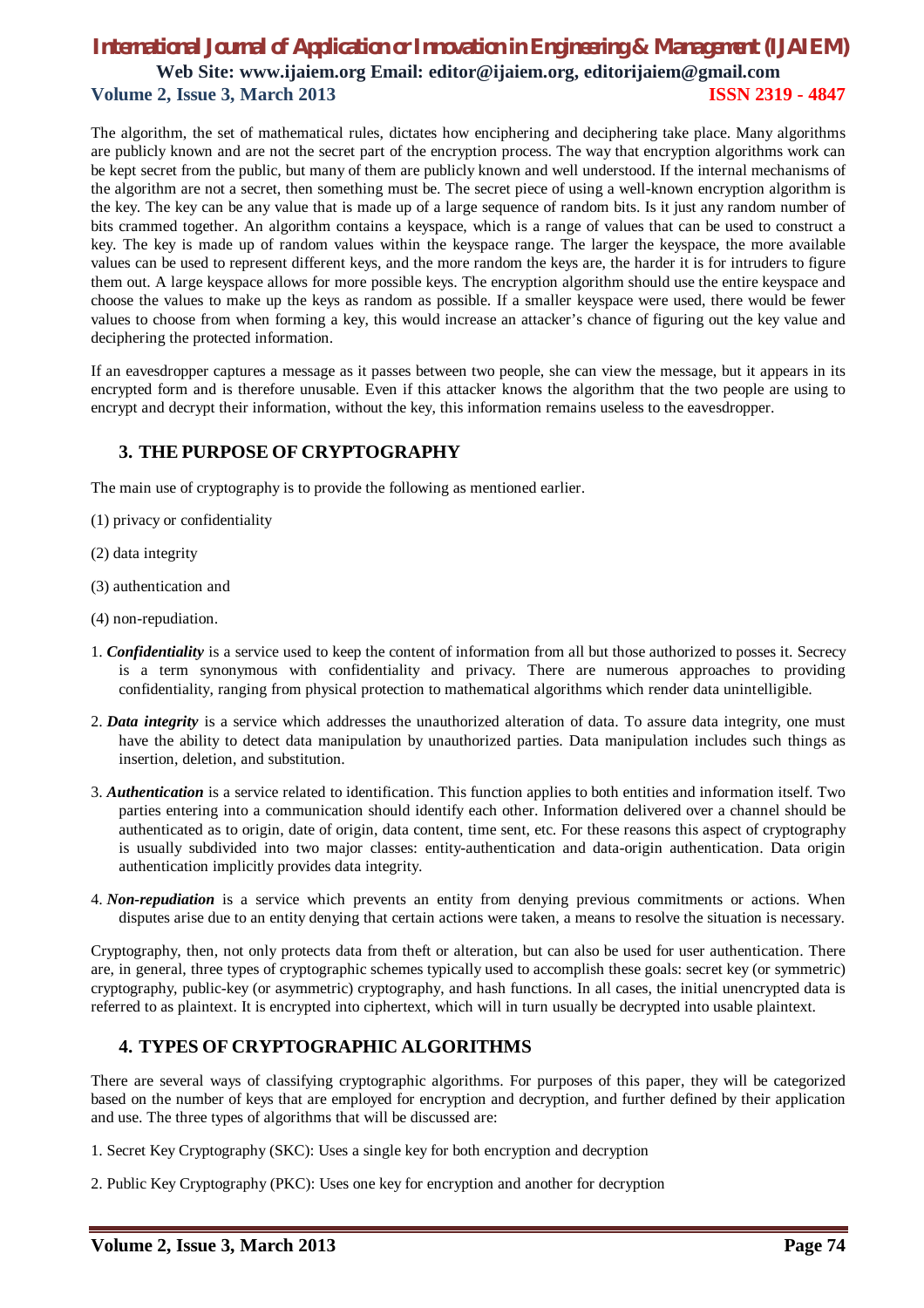Hash Functions: Uses a mathematical transformation to irreversibly "encrypt" information



#### **Figure 3**

#### *A. SECRET KEY CRYPTOGRAPHY*

With secret key cryptography, a single key is used for both encryption and decryption. As shown in Figure 3A, the sender uses the key (or some set of rules) to encrypt the plaintext and sends the ciphertext to the receiver. The receiver applies the same key (or ruleset) to decrypt the message and recover the plaintext. Because a single key is used for both functions, secret key cryptography is also called symmetric encryption. With this form of cryptography, it is obvious that the key must be known to both the sender and the receiver; that, in fact, is the secret. The biggest difficulty with this approach, of course, is the distribution of the key. Secret key cryptography schemes are generally categorized as being either stream ciphers or block ciphers. Stream ciphers operate on a single bit (byte or computer word) at a time and implement some form of feedback mechanism so that the key is constantly changing. A block cipher is so called because the scheme encrypts one block of data at a time using the same key on each block. In general, the same plaintext block will always encrypt to the same ciphertext when using the same key in a block cipher whereas the same plaintext will encrypt to different ciphertext in a stream cipher. Stream ciphers come in several flavors but two are worth mentioning here. Self-synchronizing stream ciphers calculate each bit in the keystream as a function of the previous n bits in the keystream. It is termed "self-synchronizing" because the decryption process can stay synchronized with the encryption process merely by knowing how far into the n-bit keystream it is. One problem is error propagation; a garbled bit in transmission will result in n garbled bits at the receiving side. Synchronous stream ciphers generate the keystream in a fashion independent of the message stream but by using the same keystream generation function at sender and receiver. While stream ciphers do not propagate transmission errors, they are, by their nature, periodic so that the keystream will eventually repeat. Block ciphers can operate in one of several modes;

The following four are the most important:

- *Electronic Codebook (ECB) mode* is the simplest, most obvious application: the secret key is used to encrypt the plaintext block to form a ciphertext block. Two identical plaintext blocks, then, will always generate the same ciphertext block. Although this is the most common mode of block ciphers, it is susceptible to a variety of bruteforce attacks.
- *Cipher Block Chaining (CBC) mode* adds a feedback mechanism to the encryption scheme. In CBC, the plaintext is exclusively-ORed (XORed) with the previous ciphertext block prior to encryption. In this mode, two identical blocks of plaintext never encrypt to the same ciphertext.
- *Cipher Feedback (CFB) mode* is a block cipher implementation as a self-synchronizing stream cipher. CFB mode allows data to be encrypted in units smaller than the block size, which might be useful in some applications such as encrypting interactive terminal input. If we were using 1byte CFB mode, for example, each incoming character is placed into a shift register the same size as the block, encrypted, and the block transmitted. At the receiving side, the ciphertext is decrypted and the extra bits in the block i.e., everything above and beyond the one byte are discarded.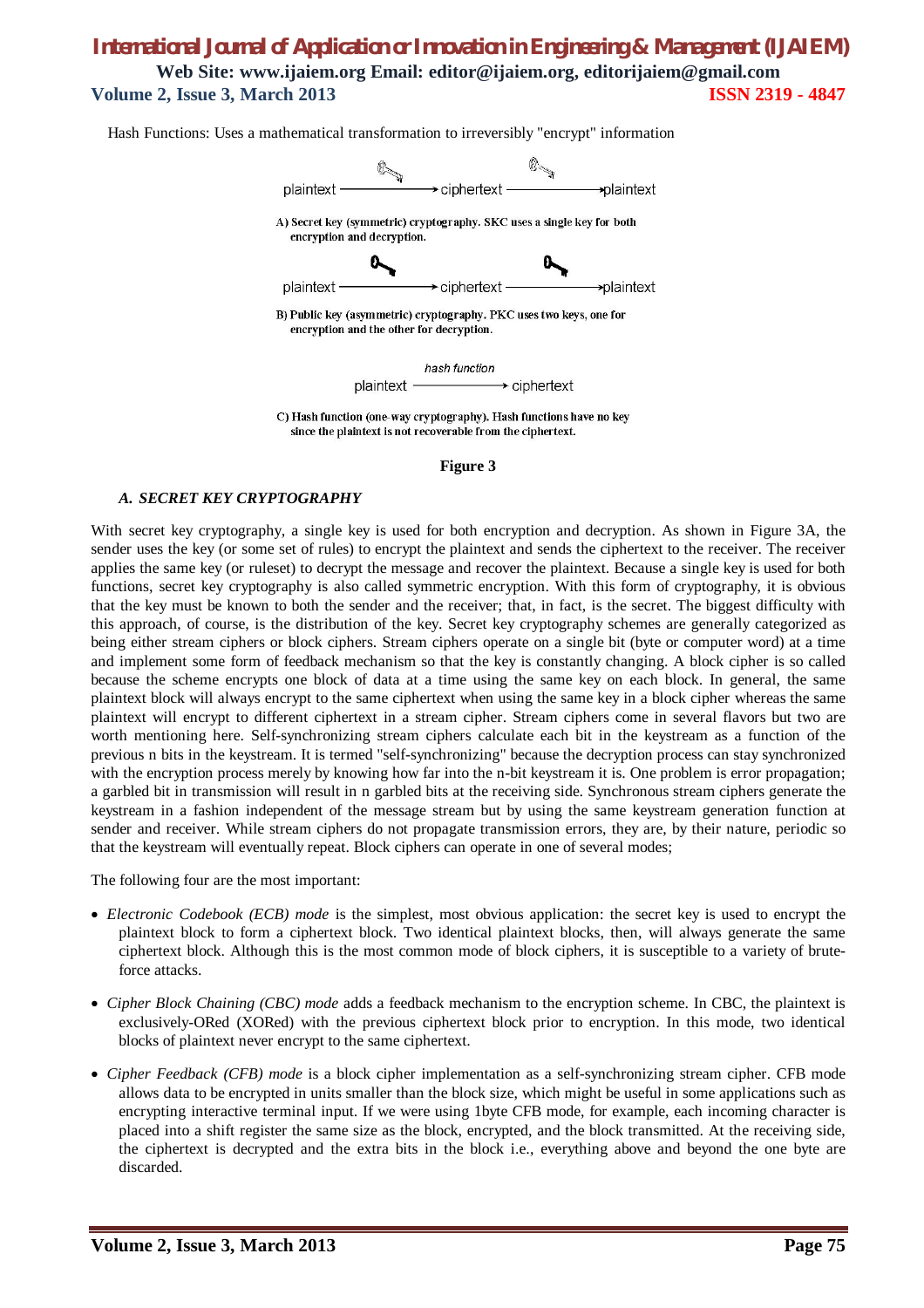*Output Feedback (OFB) mode* is a block cipher implementation conceptually similar to a synchronous stream cipher. OFB prevents the same plaintext block from generating the same ciphertext block by using an internal feedback mechanism that is independent of both the plaintext and ciphertext bitstreams.

Secret key cryptography algorithms that are in use today include:

1. *Data Encryption Standard (DES):* The most common SKC scheme used today, DES was designed by IBM in the 1970s and adopted by the National Bureau of Standards (NBS) in 1977 for commercial and unclassified government applications. DES is a block-cipher employing a 56-bit key that operates on 64-bit blocks. DES has a complex set of rules and transformations that were designed specifically to yield fast hardware implementations and slow software implementations, although this latter point is becoming less significant today since the speed of computer processors is several orders of magnitude faster today than twenty years ago. IBM also proposed a 112-bit key for DES, which was rejected at the time by the government; the use of 112-bit keys was considered in the 1990s, however, conversion was never seriously considered. DES is defined in American National Standard X3.92 and three Federal Information Processing Standards (FIPS)

Two important variants that strengthen DES are:

- *Triple-DES (3DES):* A variant of DES that employs up to three 56-bit keys and makes three encryption/decryption passes over the block; 3DES is also described in FIPS 46-3 and is the recommended replacement to DES.
- *DESX:* A variant devised by Ron Rivest. By combining 64 additional key bits to the plaintext prior to encryption, effectively increases the keylength to 120 bits.
- 2. *Advanced Encryption Standard (AES):* In 1997, NIST initiated a very public, 4-1/2 year process to develop a new secure cryptosystem for U.S. government applications. The result, the Advanced Encryption Standard, became the official successor to DES in December 2001. AES uses an SKC scheme called Rijndael, a block cipher designed by Belgian cryptographers Joan Daemen and Vincent Rijmen. The algorithm can use a variable block length and key length; the latest specification allowed any combination of keys lengths of 128, 192, or 256 bits and blocks of length 128, 192, or 256 bits. NIST initially selected Rijndael in October 2000 and formal adoption as the AES standard came in December 2001. FIPS PUB 197 describes a 128-bit block cipher employing a 128-, 192-, or 256 bit key.

The AES process and Rijndael algorithm.

- *CAST-128/256:* CAST-128, described in Request for Comments (RFC) 2144, is a DES-like substitution-permutation crypto algorithm, employing a 128-bit key operating on a 64-bit block. CAST-256 is an extension of CAST-128, using a 128-bit block size and a variable length (128, 160, 192, 224, or 256 bit) key. CAST is named for its developers, Carlisle Adams and Stafford Tavares and is available internationally. CAST-256 was one of the Round 1 algorithms in the AES process.
- *International Data Encryption Algorithm (IDEA):* Secret-key cryptosystem written by Xuejia Lai and James Massey, in 1992 and patented by Ascom; a 64-bit SKC block cipher using a 128-bit key.
- *Rivest Ciphers (*aka *Ron's Code):* Named for Ron Rivest, a series of SKC algorithms.

*RC1:* Designed on paper but never implemented.

*RC2:* A 64-bit block cipher using variable-sized keys designed to replace DES. It's code has not been made public although many companies have licensed RC2 for use in their products.

*RC3:* Found to be breakable during development.

*RC4:* A stream cipher using variable-sized keys; it is widely used in commercial cryptography products, although it can only be exported using keys that are 40 bits or less in length.

*RC5:* A block-cipher supporting a variety of block sizes, key sizes, and number of encryption passes over the data.

*RC6:* An improvement over RC5, RC6 was one of the AES Round 2 algorithms.

 *Blowfish:* A symmetric 64-bit block cipher invented by Bruce Schneier; optimized for 32-bit processors with large data caches, it is significantly faster than DES on a Pentium/PowerPC-class machine. Key lengths can vary from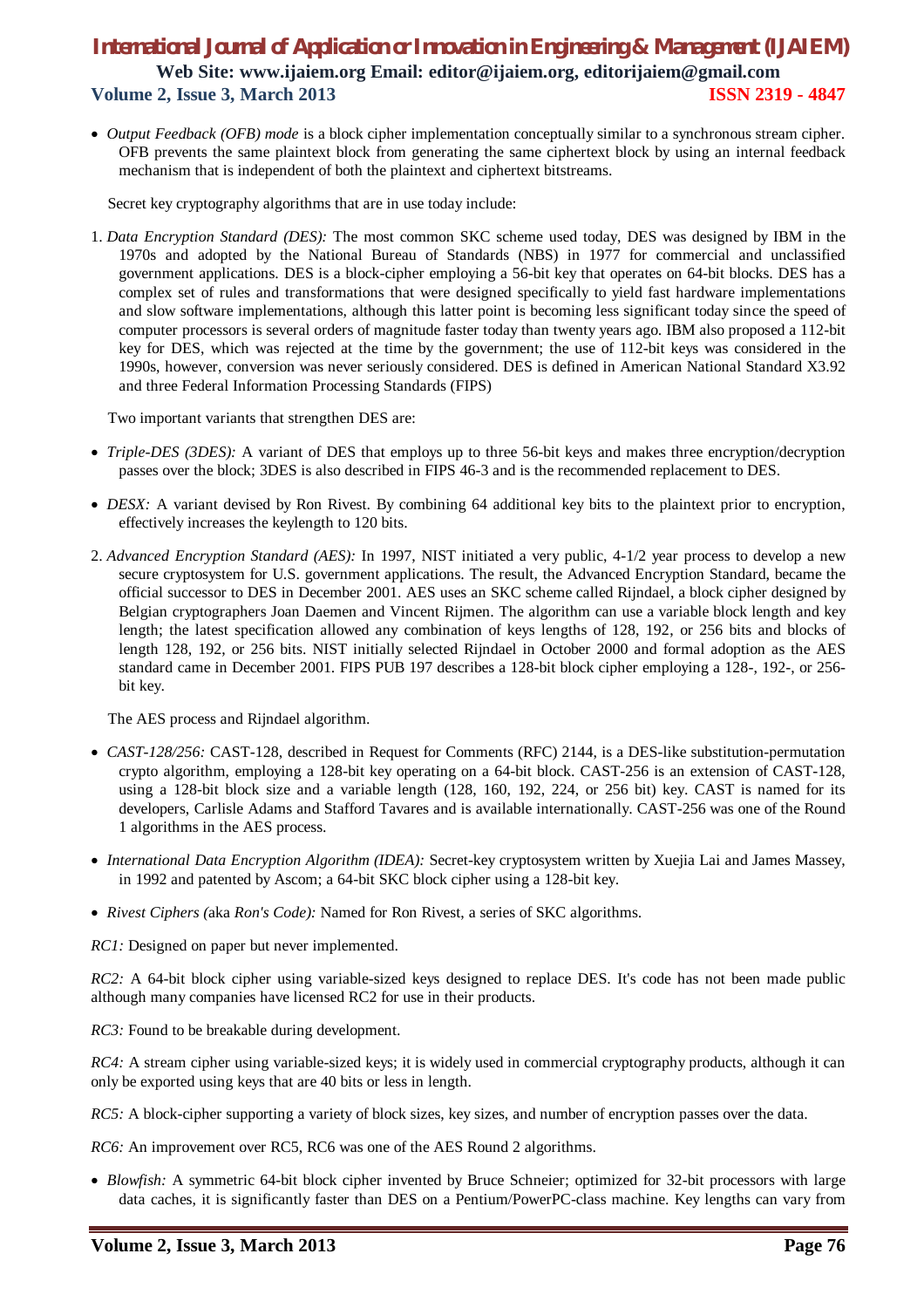32 to 448 bits in length. Blowfish, available freely and intended as a substitute for DES or IDEA, is in use in over 80 products.

- *Twofish:* A 128-bit block cipher using 128-, 192-, or 256-bit keys. Designed to be highly secure and highly flexible, well-suited for large microprocessors, 8-bit smart card microprocessors, and dedicated hardware. Designed by a team led by Bruce Schneier and was one of the Round 2 algorithms in the AES process.
- *Camellia:* A secret-key, block-cipher crypto algorithm developed jointly by Nippon Telegraph and Telephone (NTT) Corp. and Mitsubishi Electric Corporation (MEC) in 2000. Camellia has some characteristics in common with AES: a 128-bit block size, support for 128-, 192-, and 256-bit key lengths, and suitability for both software and hardware implementations on common 32-bit processors as well as 8-bit processors e.g., smart cards, cryptographic hardware, and embedded systems.
- *MISTY1:* Developed at Mitsubishi Electric Corp., a block cipher using 128-bit key and 64-bit blocks, and a variable number of rounds. Designed for hardware and software implementations, and is resistant to differential and linear cryptanalysis.
- *Secure and Fast Encryption Routine (SAFER):* Secret-key crypto scheme designed for implementation in software. Versions have been defined for 40-, 64-, and 128-bit keys.
- *KASUMI:* A block cipher using a 128-bit key that is part of the Third-Generation Partnership Project (3gpp), formerly known as the Universal Mobile Telecommunications System (UMTS). KASUMI is the intended confidentiality and integrity algorithm for both message content and signaling data for emerging mobile communications systems.
- *SEED:* A block cipher using 128-bit blocks and 128-bit keys. Developed by the Korea Information Security Agency (KISA) and adopted as a national standard encryption algorithm in South Korea.
- *Skipjack:* SKC scheme proposed for Capstone. Although the details of the algorithm were never made public, Skipjack was a block cipher using an 80-bit key and 32 iteration cycles per 64-bit block.

### *B. PUBLIC-KEY CRYPTOGRAPHY*

Public-key cryptography has been said to be the most significant new development in cryptography in the last 300-400 years. Modern PKC was first described publicly by Stanford University professor Martin Hellman and graduate student Whitfield Diffie in 1976. Their paper described a two-key crypto system in which two parties could engage in a secure communication over a non-secure communications channel without having to share a secret key. PKC depends upon the existence of so-called one-way functions, or mathematical functions that are easy to computer whereas their inverse function is relatively difficult to compute. Two simple examples:

- 1. *Multiplication vs. factorization:* Suppose that you have two numbers, 9 and 16, and you have to calculate the product; it should take almost no time to calculate the product, 144. Suppose instead that you have a number, 144, and you have been told which pair of integers should be multiplied together to obtain that number. You will eventually come up with the solution but whereas calculating the product took milliseconds, factoring will take longer because you first need to find the 8 pair of integer factors and then determine which one is the correct pair.
- 2. *Exponentiation vs. logarithms:* Suppose, you want to take the number 3 to the 6<sup>th</sup> power; again, it is easy to calculate  $3^6$ =729. But if you have the number 729 and asked two integers that can be used, x and y so that  $\log_x 729 = y$ , it will take you longer to find all possible solutions and select the pair that can be used.

While the examples above are trivial, they do represent two of the functional pairs that are used with PKC; namely, the ease of multiplication and exponentiation versus the relative difficulty of factoring and calculating logarithms, respectively. The mathematical "trick" in PKC is to find a *trap door* in the one-way function so that the inverse calculation becomes easy given knowledge of some item of information. Generic PKC employs two keys that are mathematically related although knowledge of one key does not allow someone to easily determine the other key. One key is used to encrypt the plaintext and the other key is used to decrypt the ciphertext. The important point here is that it does not matter which key is applied first, but that both keys are required for the process to work. Because a pair of keys are required, this approach is also called *asymmetric cryptography*. In PKC, one of the keys is designated the *public key* and may be advertised as widely as the owner wants. The other key is designated the *private key* and is never revealed to another party. It is straight forward to send messages under this scheme. Suppose Alice wants to send Bob a message. Alice encrypts some information using Bob's public key; Bob decrypts the ciphertext using his private key.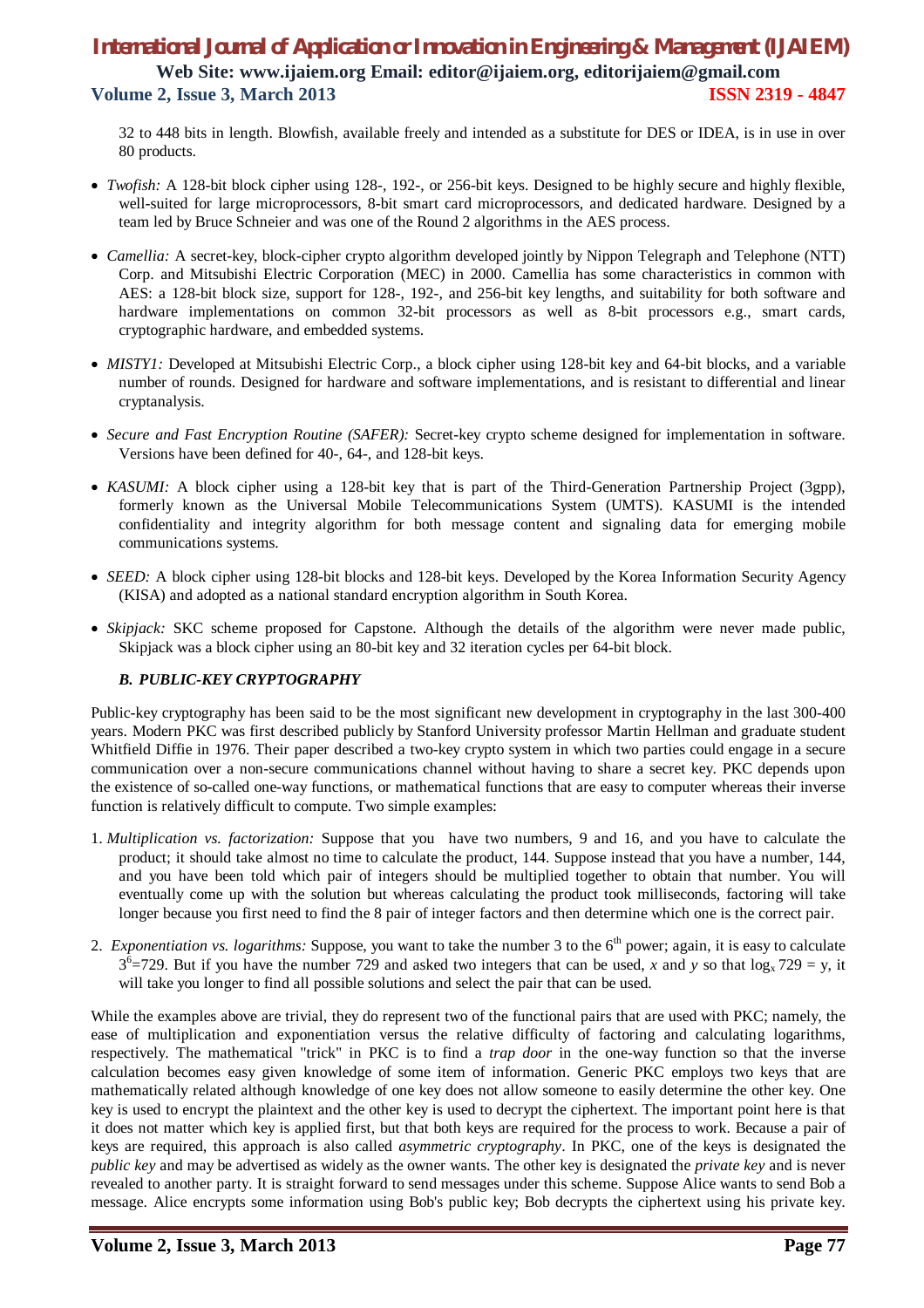This method could be also used to prove who sent a message; Alice, for example, could encrypt some plaintext with her private key; when Bob decrypts using Alice's public key, he knows that Alice sent the message and Alice cannot deny having sent the message (*non-repudiation*).

Public-key cryptography algorithms that are in use today for key exchange or digital signatures include:

- *RSA:* The first, and still most common, PKC implementation, named for the three MIT mathematicians who developed it *Ronald Rivest, Adi Shamir*, and *Leonard Adleman*. RSA today is used in hundreds of software products and can be used for key exchange, digital signatures, or encryption of small blocks of data. RSA uses a variable size encryption block and a variable size key. The key-pair is derived from a very large number, *n*, that is the product of two prime numbers chosen according to special rules; these primes may be 100 or more digits in length each, yielding an *n* with roughly twice as many digits as the prime factors. The public key information includes *n* and a derivative of one of the factors of *n*; an attacker cannot determine the prime factors of *n* and, therefore, the private key from this information alone and that is what makes the RSA algorithm so secure. Some descriptions of PKC erroneously state that RSA's safety is due to the difficulty in factoring large prime numbers. In fact, large prime numbers, like small prime numbers, only have two factors. The ability for computers to factor large numbers, and therefore attack schemes such as RSA, is rapidly improving and systems today can find the prime factors of numbers with more than 200 digits. Nevertheless, if a large number is created from two prime factors that are roughly the same size, there is no known factorization algorithm that will solve the problem in a reasonable amount of time; a 2005 test to factor a 200-digit number took 1.5 years and over 50 years of compute time. Regardless, one presumed protection of RSA is that users can easily increase the key size to always stay ahead of the computer processing curve. As an aside, the patent for RSA expired in September 2000 which does not appear to have affected RSA's popularity one way or the other.
- *Diffie-Hellman:* After the RSA algorithm was published, Diffie and Hellman came up with their own algorithm. D-H is used for secret-key key exchange only, and not for authentication or digital signatures.
- *Digital Signature Algorithm (DSA):* The algorithm specified in NIST's Digital Signature Standard (DSS), provides digital signature capability for the authentication of messages.
- *ElGamal:* Designed by Taher Elgamal, a PKC system similar to Diffie-Hellman and used for key exchange.
- *Elliptic Curve Cryptography (ECC):* A PKC algorithm based upon elliptic curves. ECC can offer levels of security with small keys comparable to RSA and other PKC methods. It was designed for devices with limited compute power and/or memory, such as smartcards and PDAs.
- *Public-Key Cryptography Standards (PKCS):* A set of interoperable standards and guidelines for public-key cryptography, designed by RSA Data Security Inc.
- PKCS #1: RSA Cryptography Standard
- PKCS #2: Incorporated into PKCS #1.
- PKCS #3: Diffie-Hellman Key-Agreement Standard
- PKCS #4: Incorporated into PKCS #1.
- PKCS #5: Password-Based Cryptography Standard
- PKCS #6: Extended-Certificate Syntax Standard
- PKCS #7: Cryptographic Message Syntax Standard
- PKCS #8: Private-Key Information Syntax Standard
- PKCS #9: Selected Attribute Types
- PKCS #10: Certification Request Syntax Standard
- PKCS #11: Cryptographic Token Interface Standard
- PKCS #12: Personal Information Exchange Syntax Standard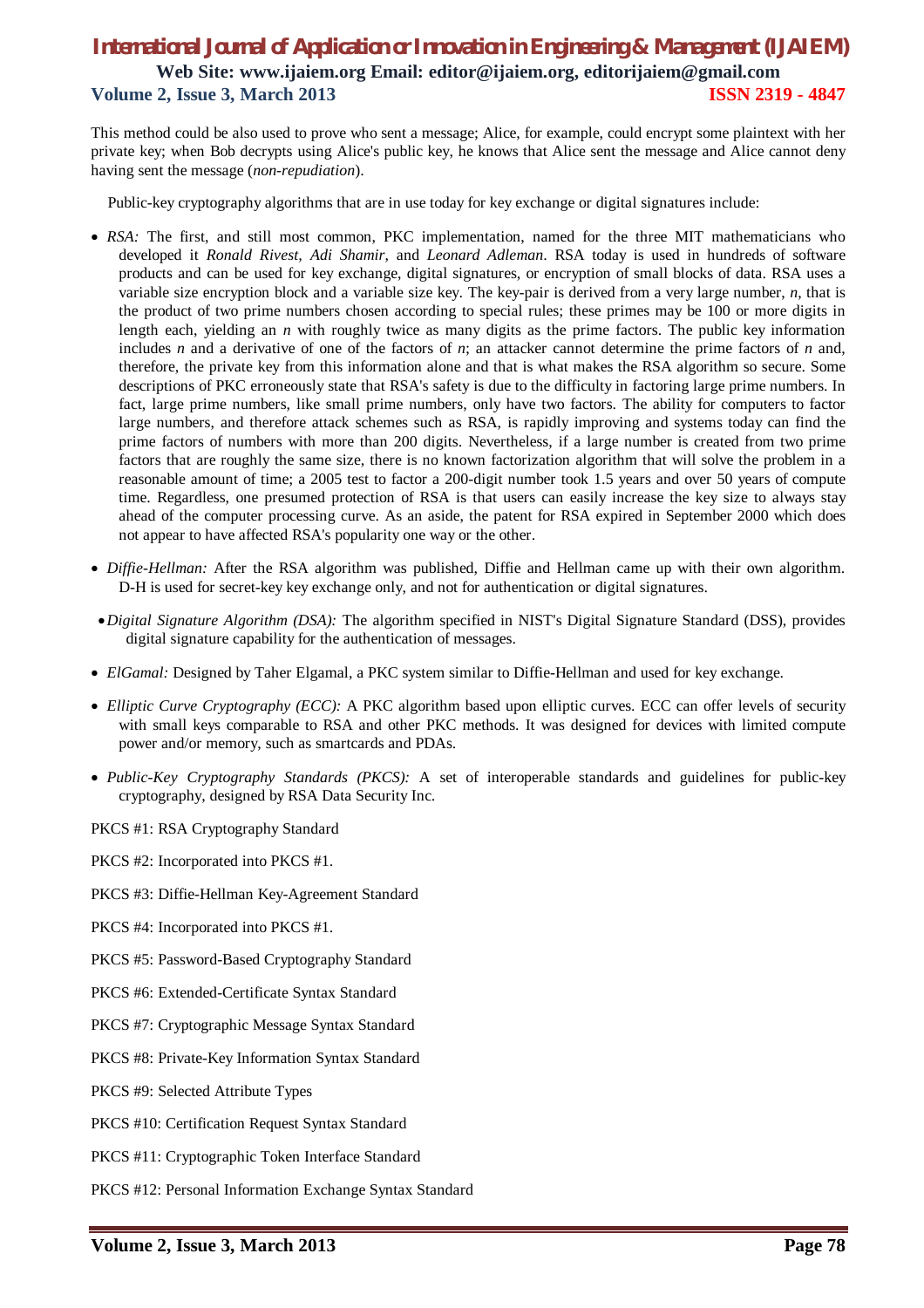PKCS #13: Elliptic Curve Cryptography Standard

PKCS #14: Pseudorandom Number Generation Standard is no longer available

PKCS #15: Cryptographic Token Information Format Standard

- *Cramer-Shoup:* A public-key cryptosystem proposed by R. Cramer and V. Shoup of IBM in 1998.
- *Key Exchange Algorithm (KEA):* A variation on Diffie-Hellman; proposed as the key exchange method for Capstone.
- *LUC:* A public-key cryptosystem designed by P.J. Smith and based on Lucas sequences. Can be used for encryption and signatures, using integer factoring.

### *3. HASH FUNCTIONS*

*Hash functions*, also called message digests and one-way encryption, are algorithms that, in some sense, use no key (Figure 3C). Instead, a fixed-length hash value is computed based upon the plaintext that makes it impossible for either the contents or length of the plaintext to be recovered. Hash algorithms are typically used to provide a digital fingerprint of a file's contents often used to ensure that the file has not been altered by an intruder or virus. Hash functions are also commonly employed by many operating systems to encrypt passwords. Hash functions, then, provide a measure of the integrity of a file. Hash algorithms that are in common use today include:

- *Message Digest (MD) algorithms:* A series of byte-oriented algorithms that produce a 128-bit hash value from an arbitrary-length message.
- *MD2 (RFC 1319):* Designed for systems with limited memory, such as smart cards.
- *MD4 (RFC 1320):* Developed by Rivest, similar to MD2 but designed specifically for fast processing in software.
- *MD5 (RFC 1321):* Also developed by Rivest after potential weaknesses were reported in MD4; this scheme is similar to MD4 but is slower because more manipulation is made to the original data. MD5 has been implemented in a large number of products although several weaknesses in the algorithm were demonstrated by German cryptographer Hans Dobbertin in 1996.
- *Secure Hash Algorithm (SHA):* Algorithm for NIST's Secure Hash Standard (SHS). SHA-1 produces a 160-bit hash value and was originally published as FIPS 180-1 and RFC 3174. FIPS 180-2 describes five algorithms in the SHS: SHA-1 plus SHA-224, SHA-256, SHA-384, and SHA-512 which can produce hash values that are 224, 256, 384, or 512 bits in length, respectively. SHA-224, -256, -384, and -52 are also described in RFC 4634.
- *RIPEMD:* A series of message digests that initially came from the RIPE (RACE Integrity Primitives Evaluation) project. RIPEMD-160 was designed by Hans Dobbertin, Antoon Bosselaers, and Bart Preneel, and optimized for 32-bit processors to replace the then-current 128-bit hash functions. Other versions include RIPEMD-256, RIPEMD-320, and RIPEMD-128.
- *HAVAL (HAsh of VAriable Length):* Designed by Y. Zheng, J. Pieprzyk and J. Seberry, a hash algorithm with many levels of security. HAVAL can create hash values that are 128, 160, 192, 224, or 256 bits in length.
- *Whirlpool:* A relatively new hash function, designed by V. Rijmen and P.S.L.M. Barreto. Whirlpool operates on messages less than 2256 bits in length, and produces a message digest of 512 bits. The design of this has function is very different than that of MD5 and SHA-1, making it immune to the same attacks as on those hashes.
- *Tiger:* Designed by Ross Anderson and Eli Biham, Tiger is designed to be secure, run efficiently on 64-bit processors, and easily replace MD4, MD5, SHA and SHA-1 in other applications. Tiger/192 produces a 192-bit output and is compatible with 64-bit architectures; Tiger/128 and Tiger/160 produce the first 128 and 160 bits, respectively, to provide compatibility with the other hash functions mentioned above.

Hash functions are sometimes misunderstood and some sources claim that no two files can have the same hash value. This is, in fact, not correct. Consider a hash function that provides a 128-bit hash value. There are, obviously, 2128 possible hash values. But there are a lot more than 2128 possible files. Therefore, there have to be multiple files; in fact, there have to be an infinite number of files that can have the same 128-bit hash value. The difficulty is finding two files with the same hash. What is, indeed, very hard to do is to try to create a file that has a given hash value so as to force a hash value collision which is the reason that hash functions are used extensively for information security and computer